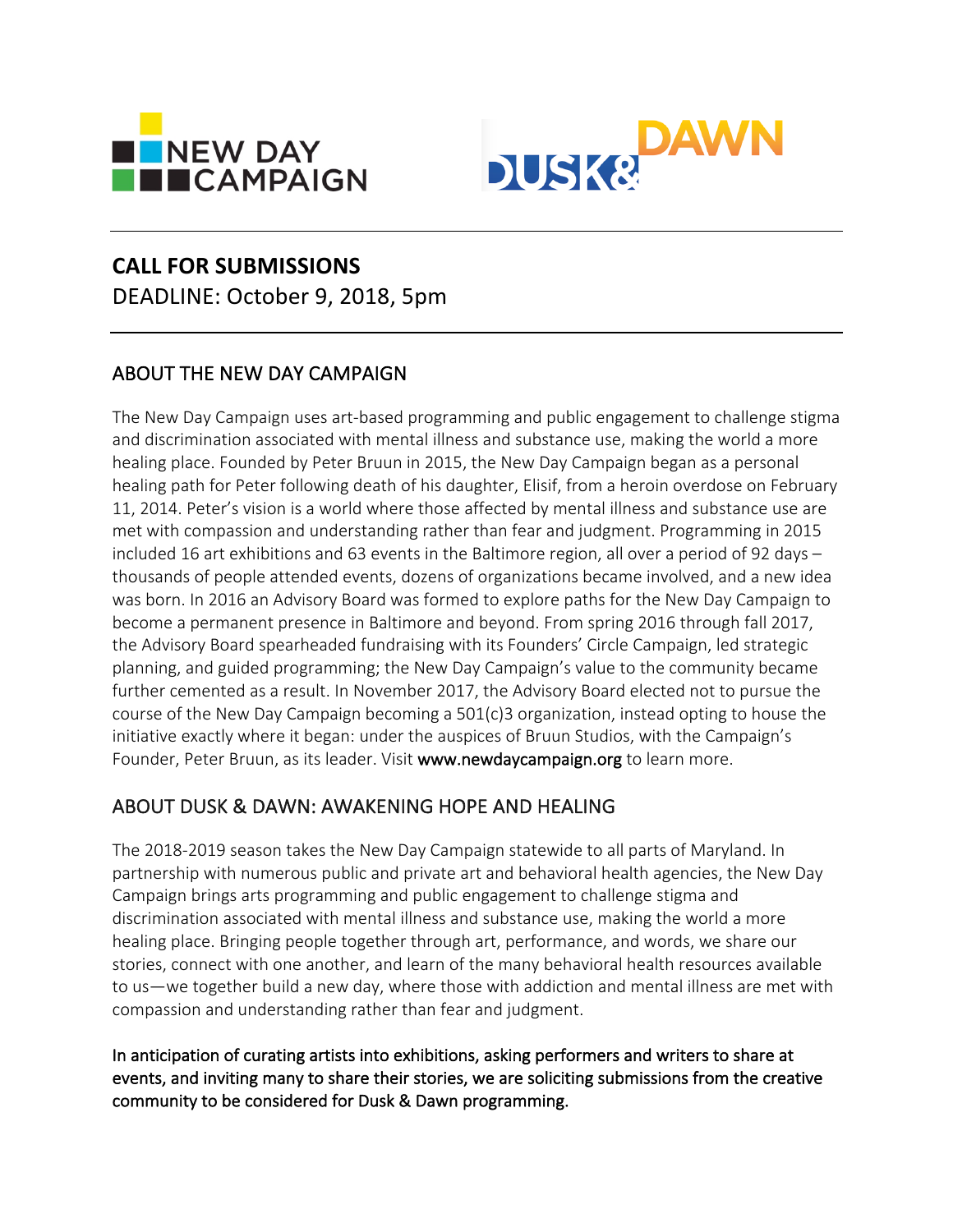## 2018-2019 PUBLIC PROGRAMS

While a handful of exhibitions and events have already been determined and planned, a number of opportunities to involve Maryland artists, performers, and writers remain. On this page we list the exhibition and event opportunities from this submissions process:

## Dusk & Dawn: Awakening Hope and Healing

The branding of our 2018-2019 season, and also the major exhibition opportunity. While the first of these exhibitions is yet to be confirmed, we anticipate an early December short-term exhibition in the Baltimore area, followed by all or some of the works and artists from that show becoming part of a traveling exhibition, available for display in jurisdictions throughout Maryland in 2019. Our goal is to select one to several pieces by a total of 15-20 Maryland artists who in their art and/or lives bring public awareness, advocacy, and/or healing to challenges related to mental illness and/or substance use. Public programming will further animate stories and issues through performances, readings, and/or other forms of sharing by those invited to participate.

## Wellness in the Storm

A project in partnership with the Dorchester County Arts Council and Dorchester County's Opioid Intervention Team (OIT), *Wellness in the Storm* takes place in Dorchester County in April 2019. Artists, writers, and performers—with a preference for those who live in Dorchester County whose works convey, cultivate, and/or inform on "wellness in the storm" in the face of the current opioid epidemic will be invited to participate in an exhibition and/or events in Cambridge, MD, and other Dorchester County locales.

## General Programs

The New Day Campaign tends to be quick to jump at short-notice to exhibition and event opportunities, drawing upon a stable of artists, performers, and writers prepared to participate at a moment's notice. By submitting works to this "call for participation," you stand the chance of joining those already tapped by the New Day Campaign on a somewhat regular basis to offer your works and stories. Additionally, the New Day Campaign may in the future carry out a social media effort highlighting artists' works and experiences, and/or create an online gallery to virtually share the important art and stories relevant to challenging stigma associated with mental illness and substance use. In short, by applying to this opportunity, you make yourself and your work known to us, and we are positioned to follow-up in any number of situations.

*In addition to the New Day Campaign's Dusk & Dawn series, Peter Bruun and Bruun Studios are* presenting the exhibition "Beyond Beautiful: One Thousand Love Letters" at Baltimore's Maryland Art Place and Area 405 galleries in early 2019. Peter is also soliciting submissions from Maryland *artists* and beyond to participate in that project—information on applying to become a part of *that project is found at the end of this form in "Appendix A: 1000 Love Letters."* 

\_\_\_\_\_\_\_\_\_\_\_\_\_\_\_\_\_\_\_\_\_\_\_\_\_\_\_\_\_\_\_\_\_\_\_\_\_\_\_\_\_\_\_\_\_\_\_\_\_\_\_\_\_\_\_\_\_\_\_\_\_\_\_\_\_\_\_\_\_\_\_\_\_\_\_\_\_\_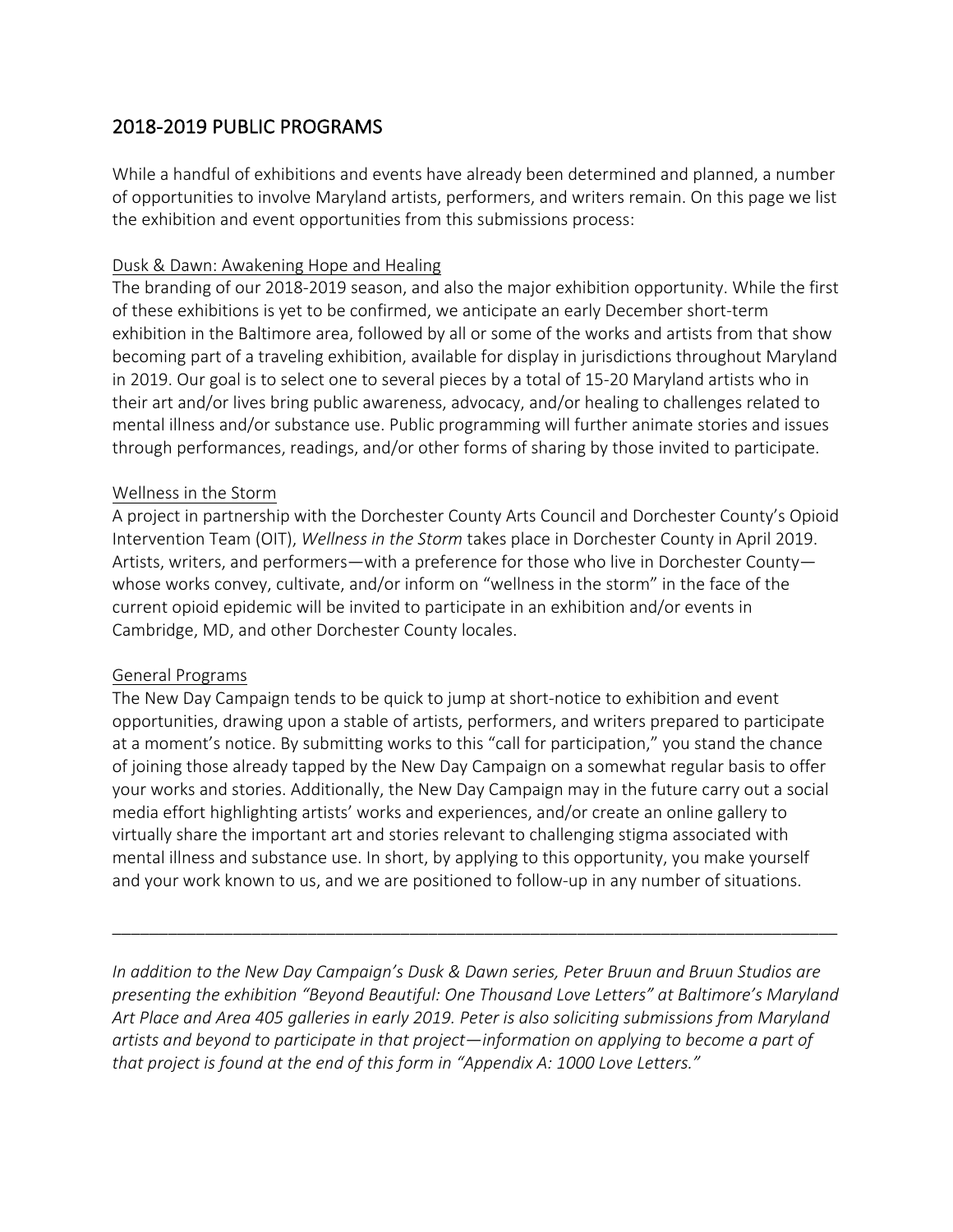## SUBMISSIONS INFORMATION

## Key Dates

- September 12, 2018-Submissions Process Opens
- October 9, 2018-Submissions Deadline
- October 11, 2018-Submissions Results Announced

## Qualifications

All artists, writers, and/or performers must:

- reside in the State of Maryland
- be 18 years-old or older as of 10/9/2018

Those who take part in this submissions process need not be nor consider themselves to be "professional" artists, writers, or performers—we accept involvement from all sorts of artists and individuals so long as their participation supports the goals and purposes of New Day Campaign programming effectively.

### Selection Criteria

This single submissions process qualifies all applicants for consideration for *any* New Day Campaign program. Therefore, no single kind of narrative or art is privileged over another. We welcome and consider all forms, styles, media that convey, illuminate, and/or express stories of behavioral health and healing, and we look favorably upon:

- works that carry with them a strong, compelling, informative narrative or backstory explicitly in the art or implicitly in its making—related to hurting or experiences with or information about mental illness and/or substance use and/or underlying trauma, and/or supports, informs about, and/or offers anecdotes of healing in the face of behavioral health challenges;
- works that carry a powerful punch—we define "artistic quality" here not so much on the basis of formal or schooled qualities of accomplishment (though that may help the power of a piece), but rather the efficacy of the piece in *meeting* the weight of the subject at hand: mental illness, addiction, trauma, and/or healing.
- works by those affected—either themselves or in loved ones—by behavioral health matters: the personal anecdote and personal share is an important aspect of New Day Campaign programs.
- works that support the New Day Campaign mission—using arts programming to challenge stigma and discrimination associated with mental illness and substance use, making the world a more healing place—and works that support the New Day Campaign vision: a world where those with mental illness and substance use are met with compassion and understanding rather than fear and judgment.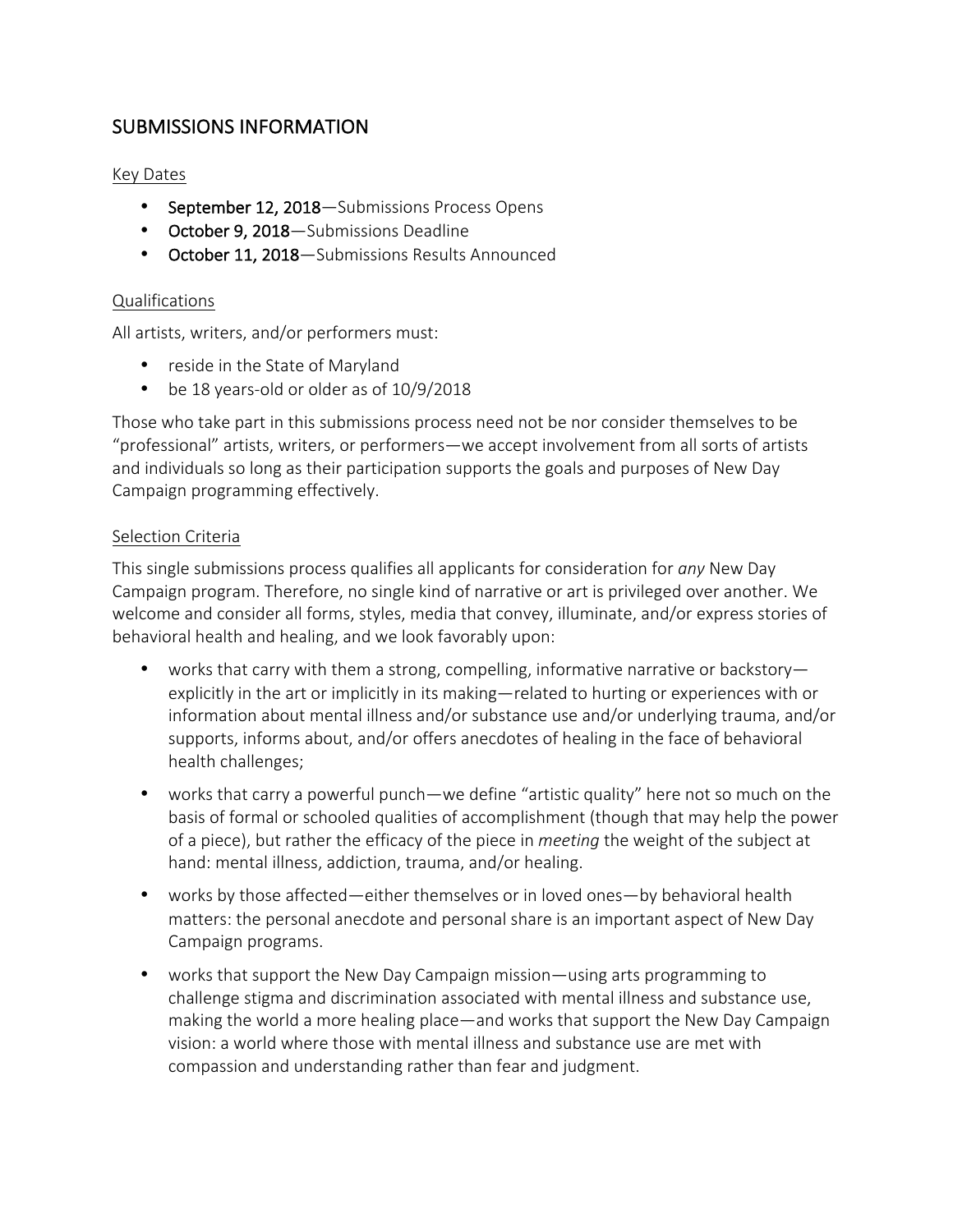## INSTRUCTIONS

We have tried to keep the application process simple and minimal, regardless of the genre or form of artistic expression submitted for consideration. However, your process is slightly different if you are a visual artist from if you are a writer or performance artist. Please follow the below instructions:

## ALL Applicants:

Complete the one-page application on the next page—please follow instructions carefully! Once complete, submit as either a PDF or Word document as an attachment along with other support material (see below) to: **peter@newdaycampaign.org**. Upon receipt, Peter will confirm he has received your material and alert you if he has any immediate questions.

## Support Material:

**Visual Artists:** you may submit a TOTAL of 5 images. These 5 images may document anywhere from as few as one piece (e.g. detail shots, different angles, etc...) to as many as five pieces (one image per piece). Image files should not exceed 1MB in size (5MB total) and should be submitted as JPEGS. Name each image with your last name and a number (1-5) corresponding to the piece's number in the "Visual: Support Material Information" sheet (see below), which you are also to complete and submit.

Writers: you may submit up to 5 pages as a PDF of any writing samples you wish to share. There are no particular limits on how you choose to format, excerpt, or illustrate your submission bear in mind legibility is important, and you want to consider submitting just enough to make your point, not overwhelm with content. Please complete the "Writers & Performers: Support Material Information" sheet to orient the reader to the contents of the PDF.

**Performers:** you may submit video and/or audio files and/or PDFs up to 5-pages in total length and/or JPEGS of any size so long as the TOTAL size of any support material attachment does *not* exceed 5MBs in total memory size. In the "Writers & Performers: Support Material Information" sheet, please clearly identify all submitted support material, and note you may include up to three links to other samples, such as YouTube videos or the like.

## ALL submissions are to be sent to peter@newdaycampaign.org by 5pm. October 9, 2018

*QUESTIONS? You may email Peter at any time with any questions you may have: peter@newdaycampaign.org.*

PLEASE NOTE: the confluence of art and healing has become an increasingly popular topic of exploration for artists, writers, and performers. As a consequence, we anticipate far more submissions than we will be able to honor with participation in exhibitions and/or events—by default, this is a competitive application process.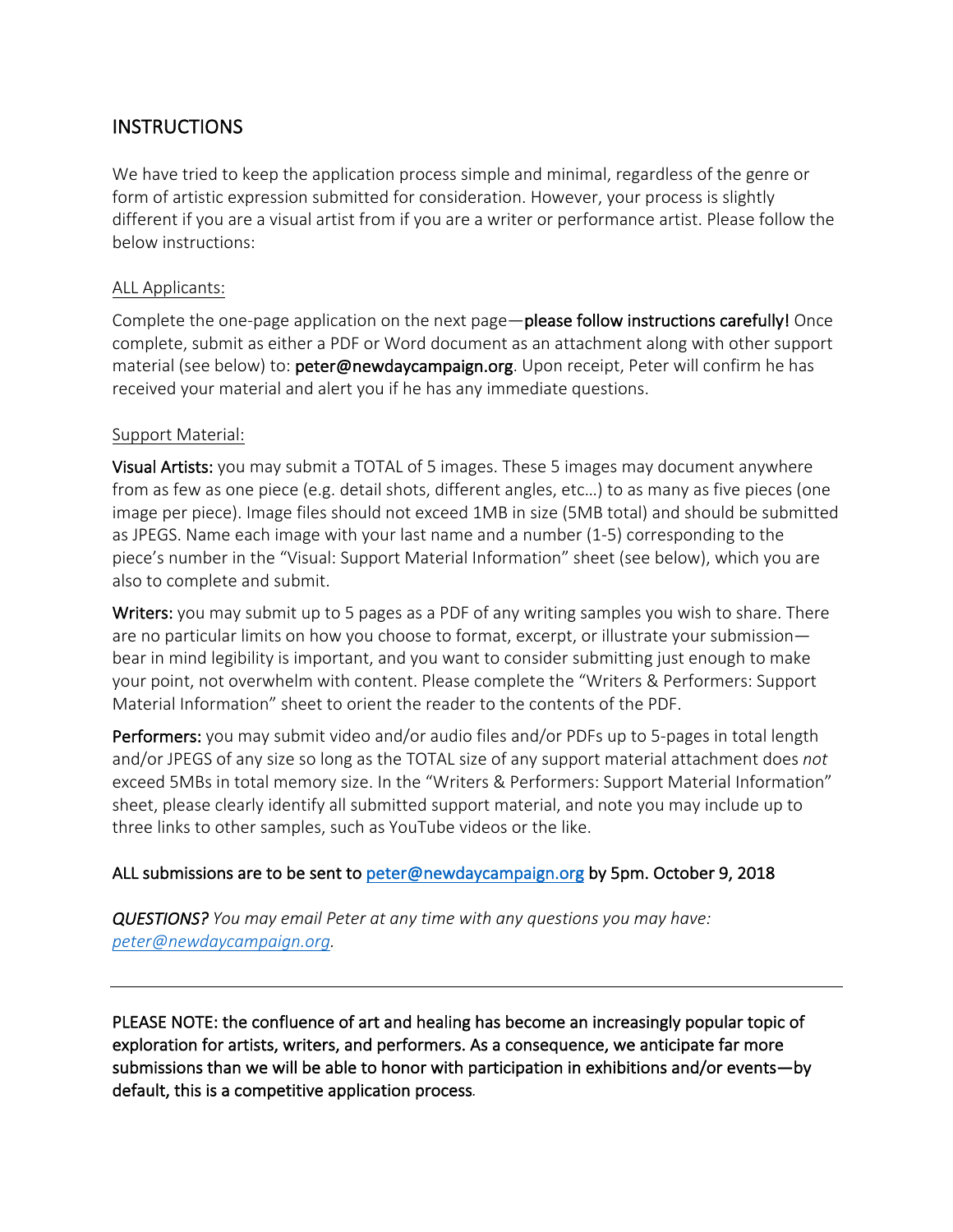## APPLICATION

Name: Email Address: Phone (cell): Phone (other-if applicable): Home address: County of residence:

*Please answer the below questions—do not exceeding a total of 150 words per answer:* 

1. Please describe overall how your creative work and/or specific submissions serves the New Day Campaign mission to "challenge stigma and discrimination associated with mental illness and substance use, making the world a more healing place"? How does it encourage compassion and understanding over fear and judgment toward those affected by behavioral health matters?

2. Please describe however you wish how you have been affected by mental illness and/or substance use, and how that personal experience is relevant (or not) to your submitted work?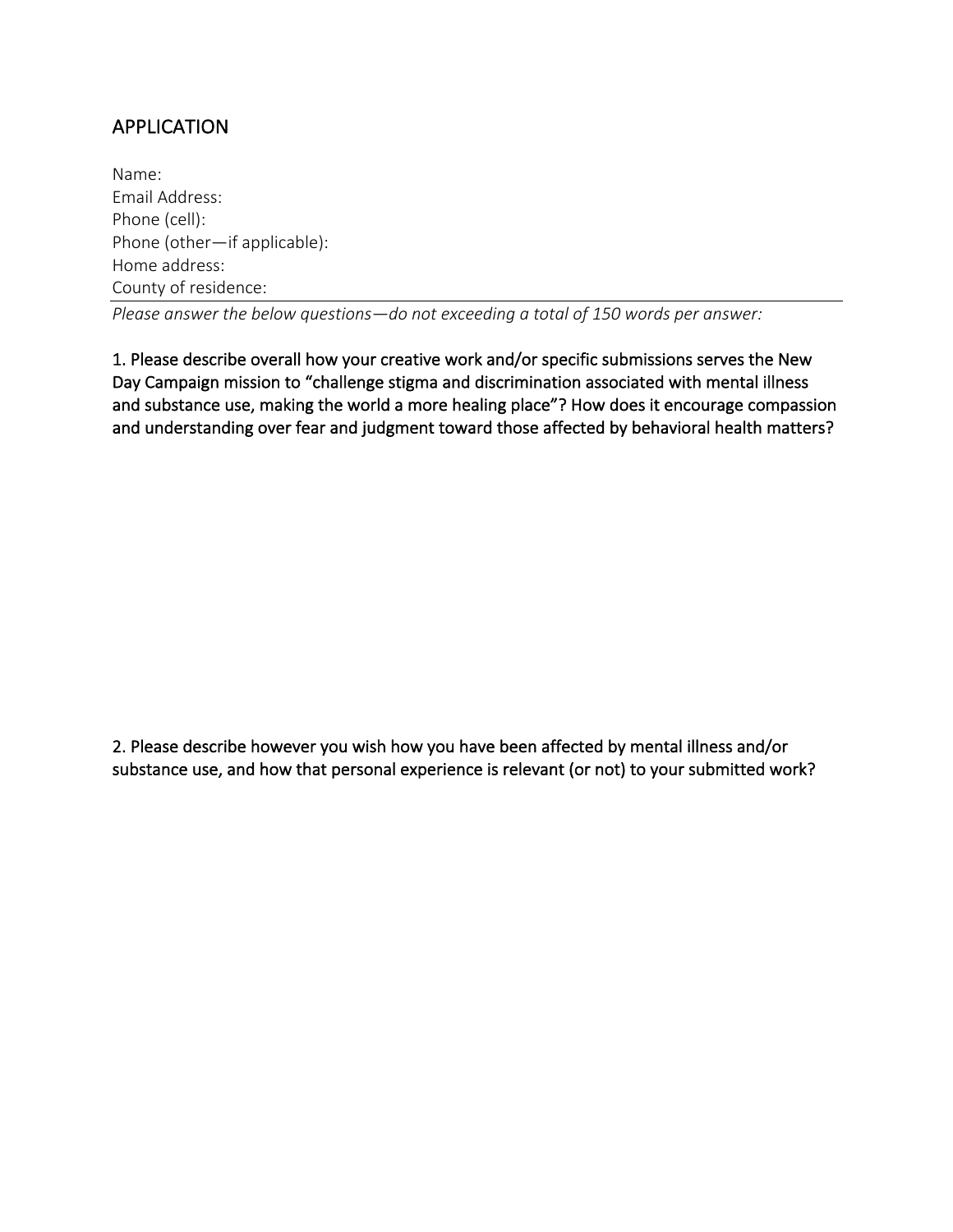## VISUAL: SUPPORT MATERIAL INFORMATION:

Your Name:

## Image #1

Title: Media: Size: Year made:

### Image #2

| Title:     |
|------------|
| Media:     |
| Size:      |
| Year made: |

### Image #3

#### Image #4

Title: Media: Size: Year made:

## Image #5

Title: Media: Size: Year made:

On a separate sheet of paper, without exceeding one-page of 12-point type, please provide whatever narrative information you want for me or an audience to know about your specific individual pieces submitted with this application so we might better understand its relevance to the New Day Campaign mission and vision: what is it about, and why should we care? You may write about anywhere from one piece to all five pieces or something in between—your choice.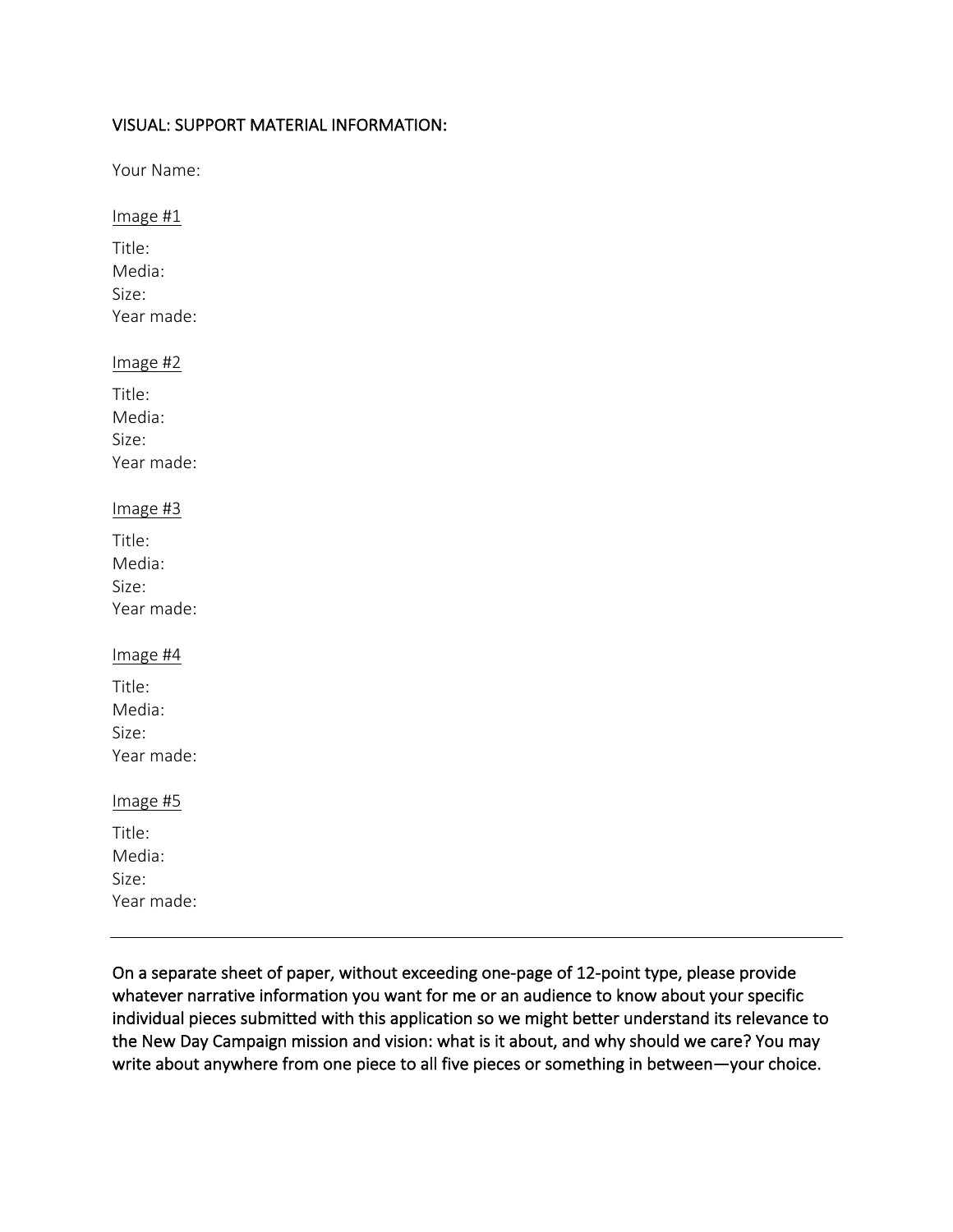## WRITERS & PERFORMERS: SUPPORT MATERIAL INFORMATION:

Your Name:

## In the space below, please:

1) Provide a guide or index through your submission material to help us navigate it, identifying the different pieces, elements, or submissions so we know what we are looking at;

2) Provide contextual information for me or an audience to know about your specific individual pieces submitted with this application so we might better understand its relevance to the New Day Campaign mission and vision: what is it about, and why should we care?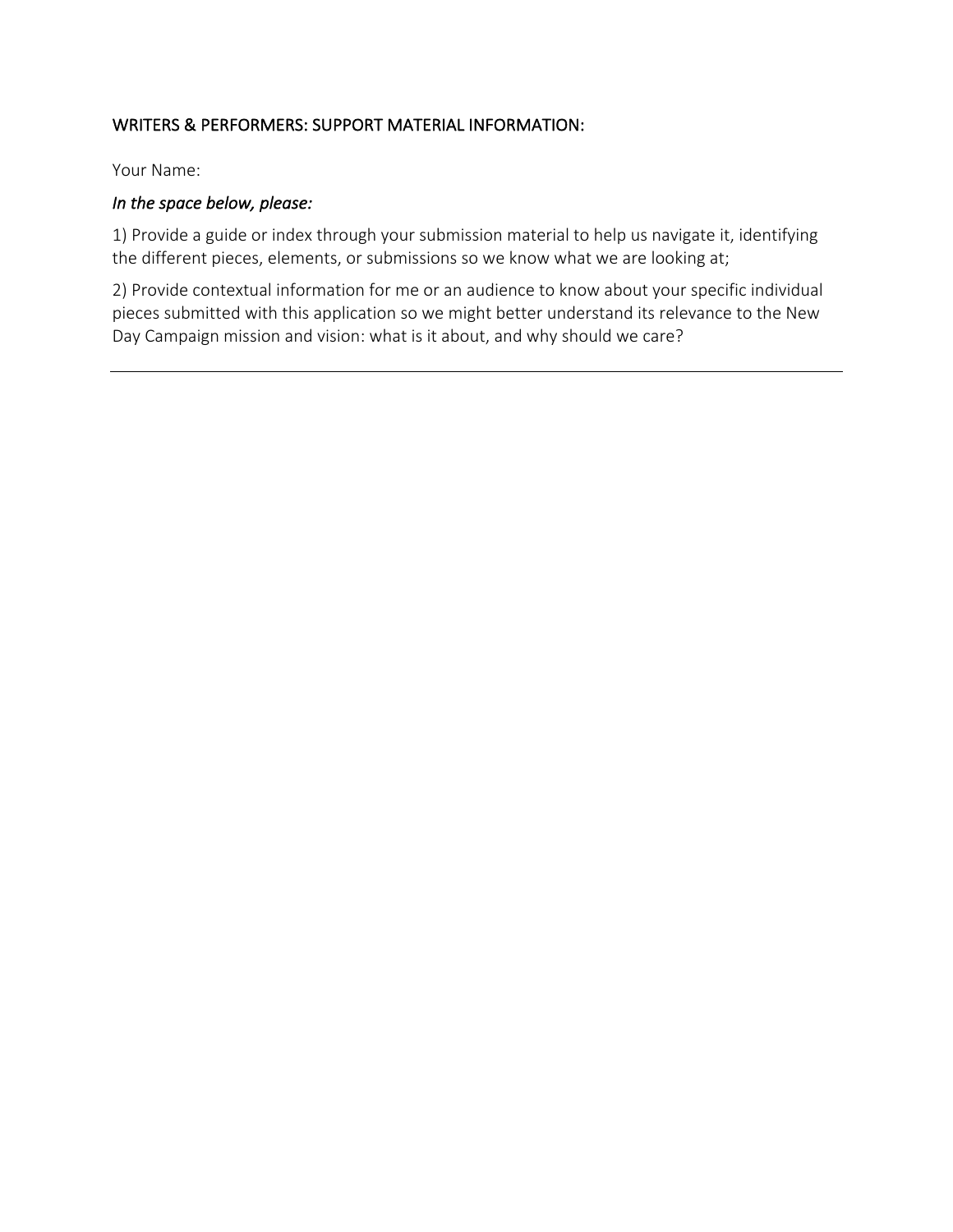### APPENDIX A: 1000 LOVE LETTERS

*In addition to the New Day Campaign opportunity offered by this call for submissions, Bruun* Studios is also seeking submissions for another separate project. In early 2019, at Maryland Art Place and Area 405 in Baltimore, the exhibition "Beyond Beautiful: One Thousand Love Letters" will take place. It features hundreds of drawings by Peter Bruun inspired by actual love letters, displayed in eight different thematic sections (described in "Appendix B: Love Letter Themes"). The exhibition will also include works of art by other artists that specifically and explicitly invoke the themes for the eight exhibition sections. You are invited to submit alongside any New Day *Campaign* up to three images for us to consider for inclusion in "Beyond Beautiful: One Thousand Love Letters." You may submit works for consideration for anywhere from one to all eight themes. *Each submission for a theme requires its own complete submission form:*

Name: Email Address: Phone (cell):

Which theme are you applying for (see Appendix B)?

Image #1 Title: Media: Size: Image #2 Title: Media: Size: Image #3 Title: Media: Size:

In the space below, please explain how your work is relevant to the theme: